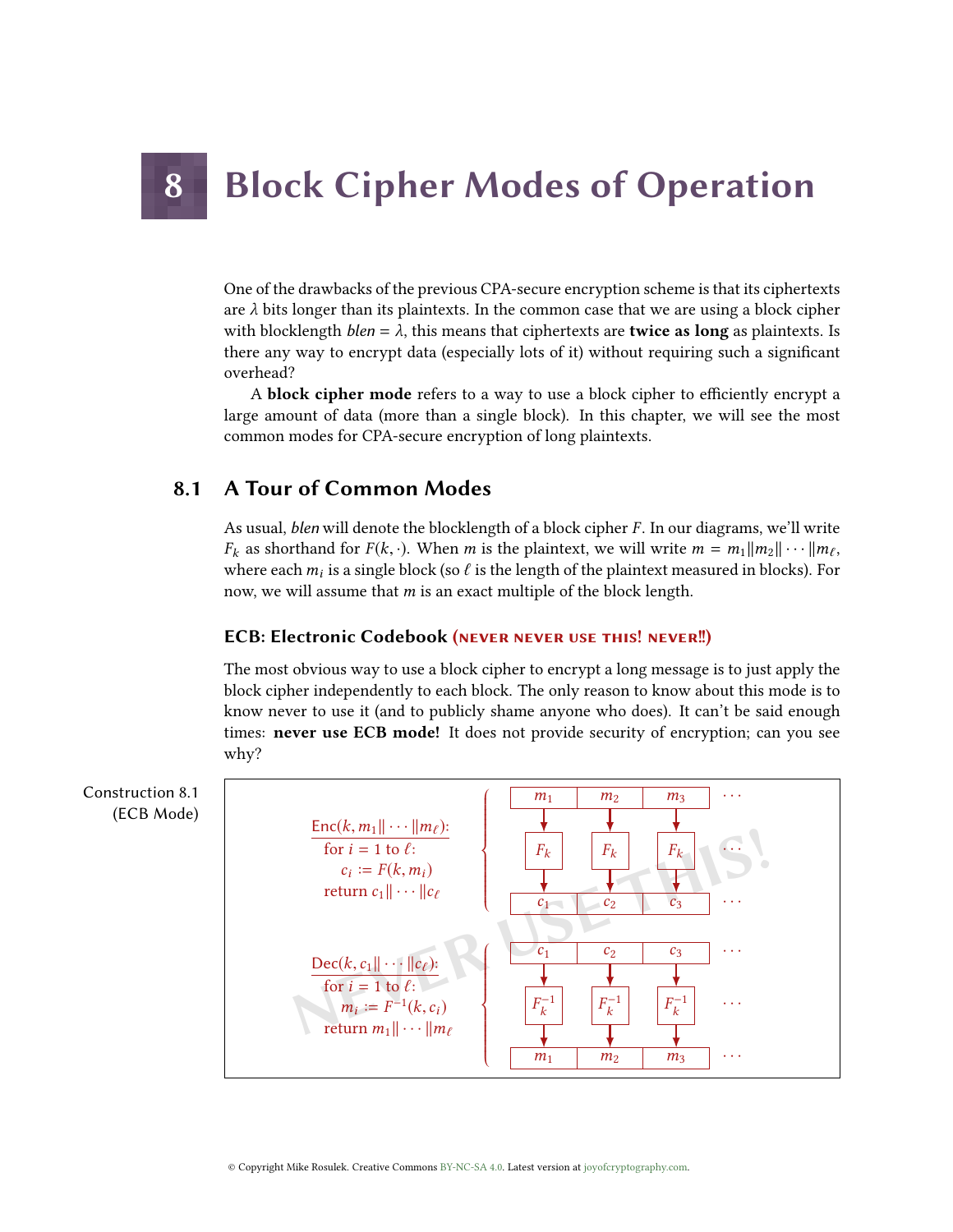#### CBC: Cipher Block Chaining

CBC (which stands for cipher block chaining) is the most common mode in practice. The CBC encryption of an  $\ell$ -block plaintext is  $\ell + 1$  blocks long. The first ciphertext block is called an initialization vector (IV). Here we have described CBC mode as a randomized encryption, with the IV of each ciphertext being chosen uniformly. As you know, randomization is necessary (but not sufficient) for achieving CPA security, and indeed CBC mode provides CPA security.



#### CTR: Counter

The next most common mode in practice is counter mode (usually abbreviated as CTR mode). Just like CBC mode, it involves an additional IV block r that is chosen uniformly. The idea is to then use the sequence

$$
F(k,r); \quad F(k,r+1); \quad F(k,r+2); \quad \cdots
$$

as a long one-time pad to mask the plaintext. Since  $r$  is a block of bits, the addition expressions like  $r + 1$  refer to addition modulo  $2^{blen}$  (this is the typical behavior of unsigned<br>addition in a processor) addition in a processor).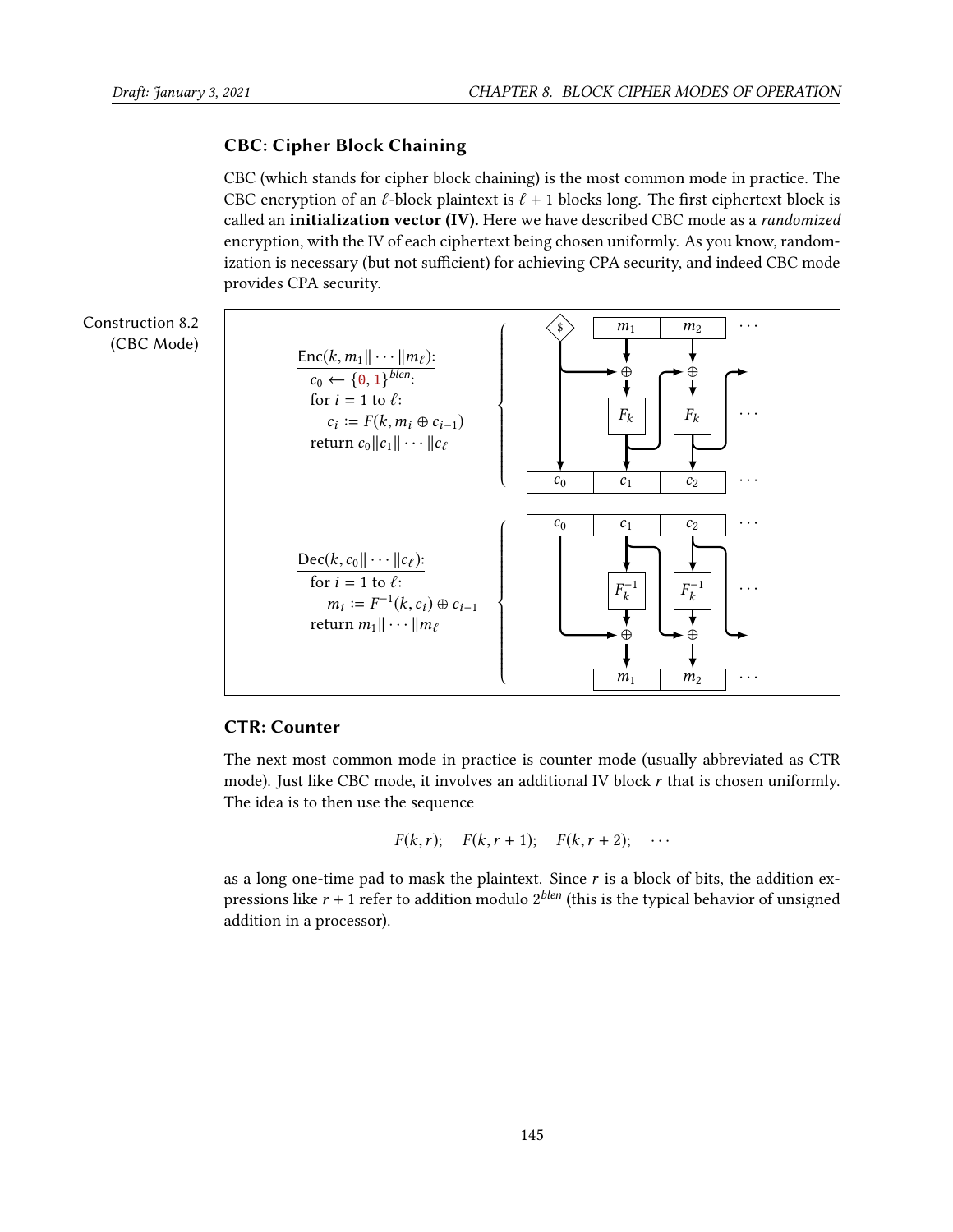

#### OFB: Output Feedback

OFB (output feedback) mode is rarely used in practice. We'll include it in our discussion because it has the easiest security proof. As with CBC and CTR modes, OFB starts with a random IV  $r$ , and then uses the sequence:

 $F(k, r);$   $F(k, F(k, r));$   $F(k, F(k, F(k, r)));$   $\cdots$ 

<span id="page-2-0"></span>as a one-time pad to mask the plaintext.

Construction 8.4



#### Compare & Contrast

CBC and CTR modes are essentially the only two modes that are ever considered in practice for CPA security. Both provide the same security guarantees, and so any comparison between the two must be based on factors outside of the CPA security definition. Here are a few properties that are often considered when choosing between these modes:

- $\blacktriangleright$  Although we have not shown the decryption algorithm for CTR mode, it does not even use the block cipher's inverse  $F^{-1}$ . This is similar to our PRF-based encryption<br>scheme from the previous chapter (in fact. CTP mode collapses to that construction scheme from the previous chapter (in fact, CTR mode collapses to that construction when restricted to 1-block plaintexts). Strictly speaking, this means CTR mode can be instantiated from a PRF; it doesn't need a PRP. However, in practice it is rare to encounter an efficient PRF that is not a PRP.
- $\triangleright$  CTR mode encryption can be parallelized. Once the IV has been chosen, the *i*th block of ciphertext can be computed without first computing the previous  $i - 1$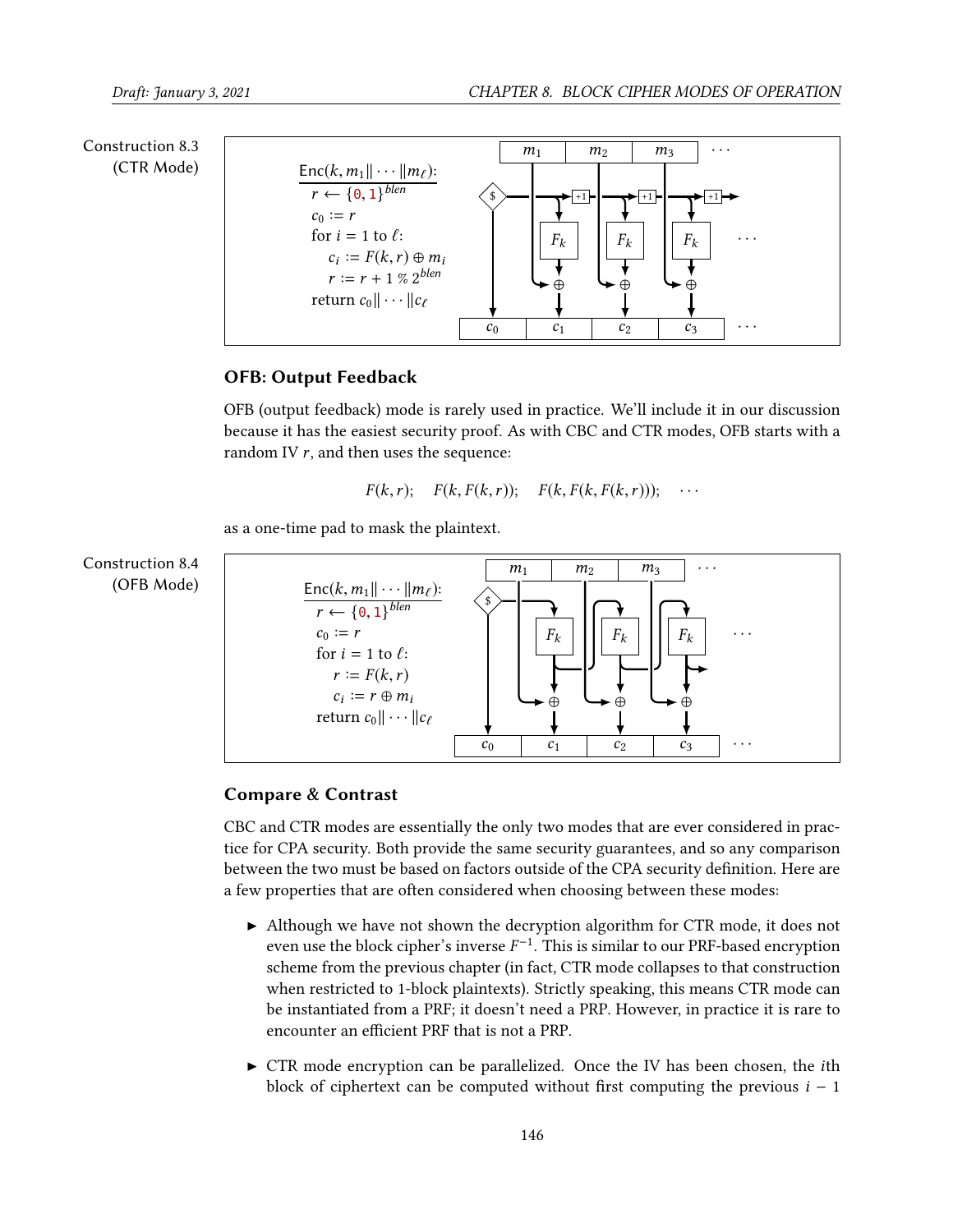blocks. CBC mode does not have this property, as it is inherently sequential. Both modes have a parallelizable *decryption* algorithm, though.

- $\triangleright$  If calls to the block cipher are expensive, it might be desirable to pre-compute and store them before the plaintext is known. CTR mode allows this, since only the IV affects the input given to the block cipher. In CBC mode, the plaintext influences the inputs to the block cipher, so these calls cannot be pre-computed before the plaintext is known.
- $\triangleright$  It is relatively easy to modify CTR to support plaintexts that are not an exact multiple of the blocklength. (This is left as an exercise.) We will see a way to make CBC mode support such plaintexts as well, but it is far from trivial.
- $\triangleright$  So far all of the comparisons have favored CTR mode, so here is one important property that favors CBC mode. It is common for implementers to misunderstand the security implications of the IV in these modes. Many careless implementations allow an IV to be reused. Technically speaking, reusing an IV (other than by accident, as the birthday bound allows) means that the scheme was not implemented correctly. But rather than dumping the blame on the developer, it is good design practice to anticipate likely misuses of a system and, when possible, try to make them non-catastrophic.

The effects of IV-reuse in CTR mode are quite devastating to message privacy (see the exercises). In CBC mode, reusing an IV can actually be safe, if the two plaintexts have different first blocks!

### <span id="page-3-0"></span>8.2 CPA Security and Variable-Length Plaintexts

Here's a big surprise: none of these block cipher modes achieve CPA security, or at least CPA security as we have been defining it.

Example Consider a block cipher with blen  $= \lambda$ , used in CBC mode. As you will see, there is nothing particularly specific to CBC mode, and the same observations apply to the other modes.

> In CBC mode, a plaintext consisting of  $\ell$  blocks is encrypted into a ciphertext of  $\ell + 1$ blocks. In other words, the ciphertext **leaks the number of blocks in the plaintext**. We can leverage this observation into the following attack:



The distinguisher chooses a 1-block plaintext and a 2-block plaintext. If this distinguisher is linked to  $\mathcal{L}_{\text{cpa-L}}$ , the 1-block plaintext is encrypted and the resulting ciphertext is 2 blocks (2 $\lambda$ bits) long. If the distinguisher is linked to  $\mathcal{L}_{\text{cpa-R}}$ , the 2-block plaintext is encrypted and the resulting ciphertext is 3 blocks (3 $\lambda$  bits) long. By simply checking the length of the ciphertext, this distinguisher can tell the difference and achieve advantage 1.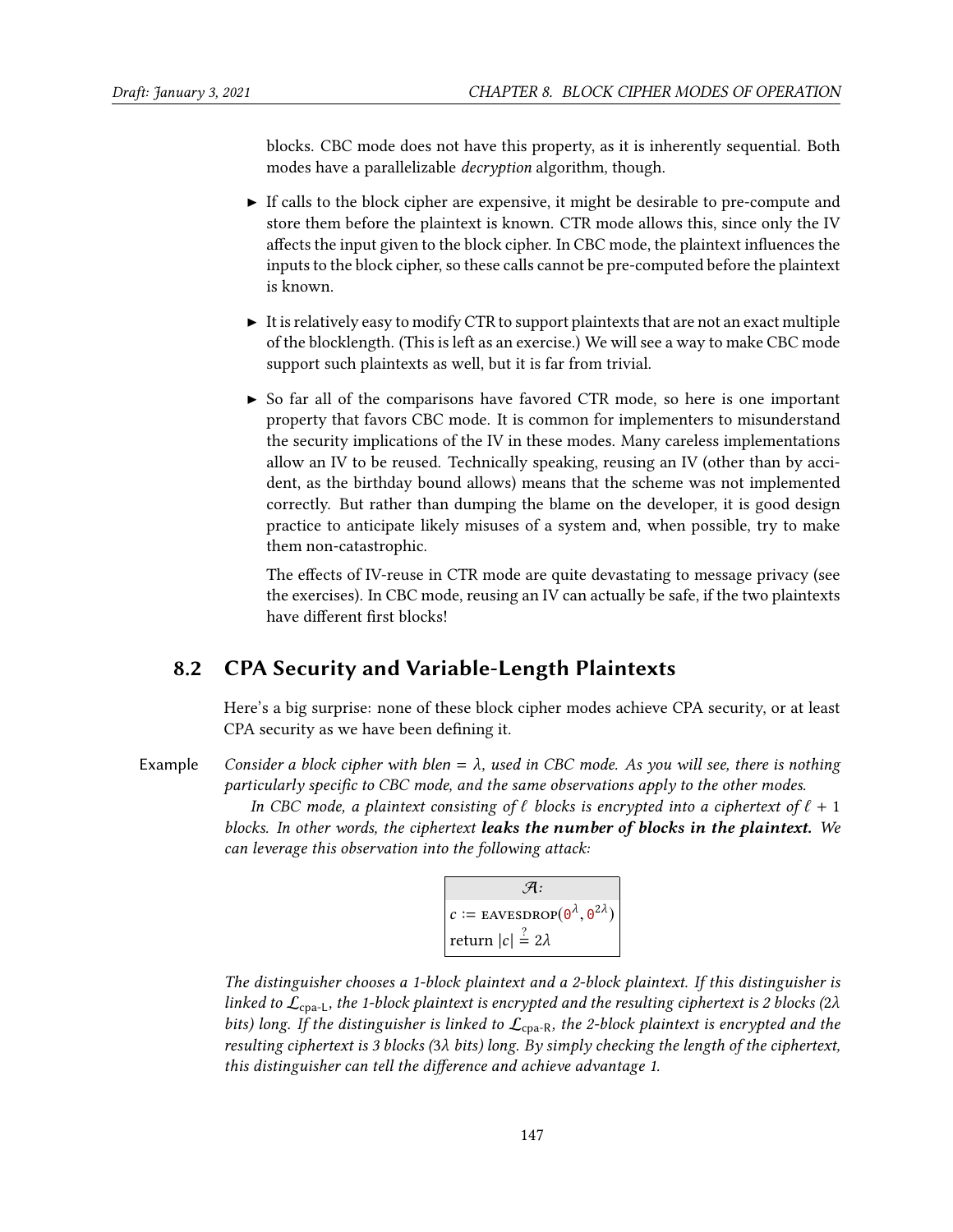So, technically speaking, these block cipher modes do not provide CPA security, since ciphertexts leak the length (measured in blocks) of the plaintext. But suppose we don't really care about hiding the length of plaintexts. $^1$  $^1$  Is there a way to make a security definition that says: ciphertexts hide everything about the plaintext, except their length?

It is clear from the previous example that a distinguisher can successfully distinguish the CPA libraries if it makes a query EAVESDROP( $m_L, m_R$ ) with  $|m_L| \neq |m_R|$ . A simple way to change the CPA security definition is to just disallow this kind of query. The libraries will give an error message if  $|m_L| \neq |m_R|$ . This would allow the adversary to make the challenge plaintexts differ in any way of his/her choice, except in their length. It doesn't really matter whether  $|m|$  refers to the length of the plaintext in bits or in blocks — whichever makes the most sense for a particular scheme.

From now on, when discussing encryption schemes that support variable-length plaintexts, CPA security will refer to the following updated libraries:



In the definition of CPA\$ security (pseudorandom ciphertexts), the  $\mathcal{L}_{\text{cpa$-rand}}$  library responds to queries with uniform responses. Since these responses must look like ciphertexts, they must have the appropriate length. For example, for the modes discussed in this chapter, an  $\ell$ -block plaintext is expected to be encrypted to an  $(\ell + 1)$ -block ciphertext. So, based on the length of the plaintext that is provided, the library must choose the appropriate ciphertext length. We are already using  $\Sigma.C$  to denote the set of possible ciphertexts of an encryption scheme Σ. So let's extend the notation slightly and write  $\Sigma \cdot C(\ell)$  to denote the set of possible ciphertexts for plaintexts of length  $\ell$ . Then when discussing encryption schemes supporting variable-length plaintexts, CPA\$ security will refer to the following libraries:

| $\mathcal{L}^{\scriptscriptstyle \angle}_{\scriptscriptstyle \rm cpa\$ -real |                                                     |
|------------------------------------------------------------------------------|-----------------------------------------------------|
| $k \leftarrow \Sigma$ .KeyGen                                                | $\mathcal{L}^{\Sigma}_{\mathsf{cpa\$}\text{-rand}}$ |
|                                                                              | CHALLENGE( $m \in \Sigma \mathcal{M}$ ):            |
| CHALLENGE( $m \in \Sigma \mathcal{M}$ ):                                     | $c \leftarrow \Sigma.C( m )$                        |
| $c \coloneqq \Sigma$ . Enc $(k, m)$<br>return c                              | return c                                            |
|                                                                              |                                                     |

Note that the  $\mathcal{L}_{\text{cpa$-rand library does not use any information about } m \text{ other than its }$ length. This again reflects the idea that ciphertexts leak nothing about plaintexts other than their length.

<span id="page-4-0"></span><sup>&</sup>lt;sup>1</sup>Indeed, hiding the length of communication (in the extreme, hiding the existence of communication) is a very hard problem.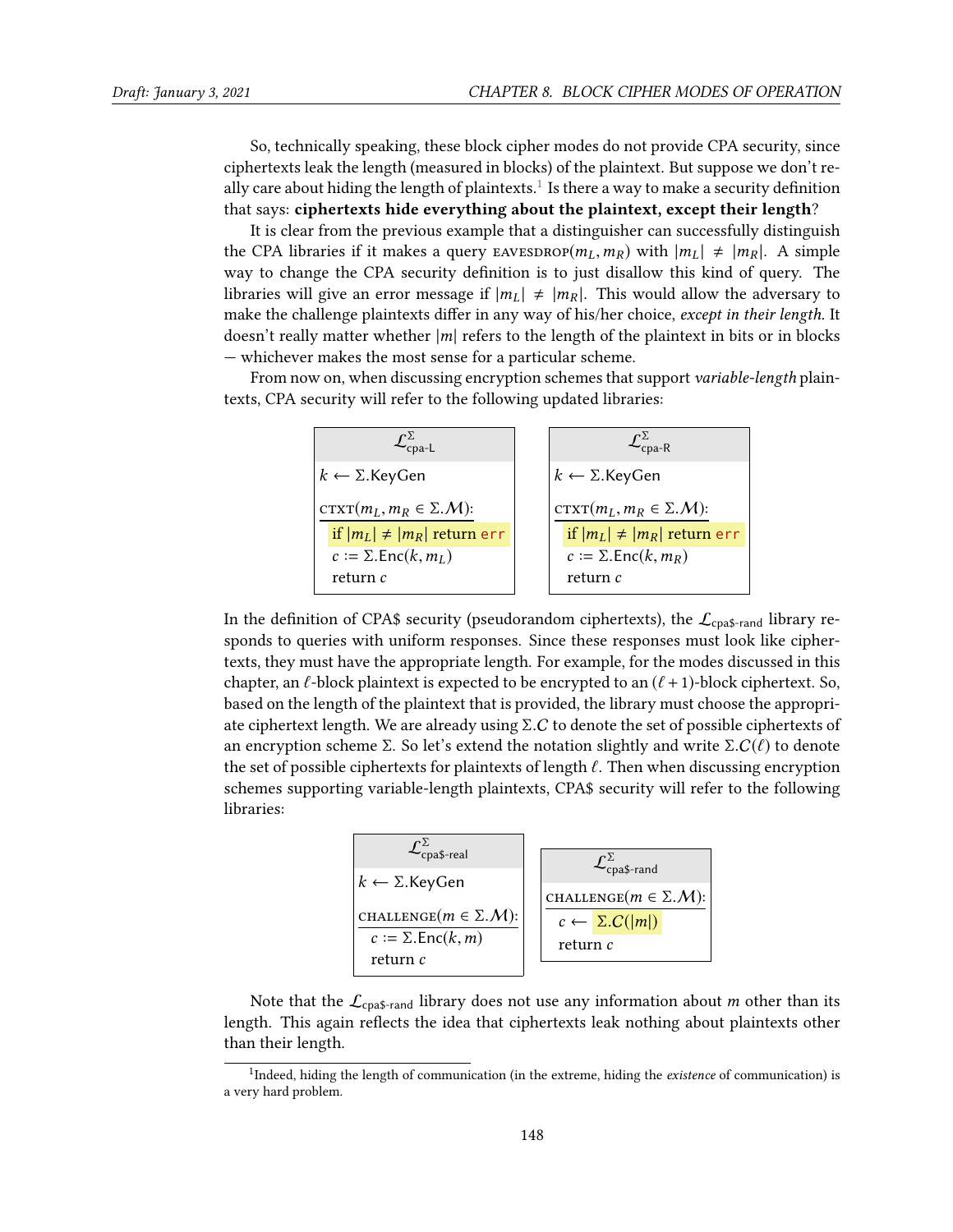In the exercises, you are asked to prove that, with respect to these updated security definitions, CPA\$ security implies CPA security as before.

#### Don't Take Length-Leaking for Granted!

We have just gone from requiring encryption to leak no partial information to casually allowing some specific information to leak. Let us not be too hasty about this!

If we want to truly support plaintexts of *arbitrary* length, then leaking the length is in fact unavoidable. But "unavoidable" doesn't mean "free of consequences." By observing only the length of encrypted network traffic, many serious attacks are possible. Here are several examples:

- $\triangleright$  When accessing Google maps, your browser receives many image tiles that comprise the map that you see. Each image tile has the same pixel dimensions. However, they are compressed to save resources, and not all images compress as signicantly as others. Every region of the world has its own rather unique "fingerprint" of imagetile lengths. So even though traffic to and from Google maps is encrypted, the sizes of the image tiles are leaked. This can indeed be used to determine the region for which a user is requesting a map.<sup>[2](#page-5-0)</sup> The same idea applies to auto-complete suggestions in a search form.
- ▶ Variable-bit-rate (VBR) encoding is a common technique in audio/video encoding. When the data stream is carrying less information ( $e.g.,$  a scene with a fixed camera position, or a quiet section of audio), it is encoded at a lower bit rate, meaning that each unit of time is encoded in fewer bits. In an encrypted video stream, the changes in bit rate are reflected as changes in packet length. When a user is watching a movie on Netix or a Youtube video (as opposed to a live event stream), the bit-rate changes are consistent and predictable. It is therefore rather straight-forward to determine which video is being watched, even on an encrypted connection, just by observing the packet lengths.
- ▶ VBR is also used in many encrypted voice chat programs. Attacks on these tools have been increasing in sophistication. The first attacks on encrypted voice programs showed how to identify who was speaking (from a set of candidates), just by observing the stream of ciphertext sizes. Later attacks could determine the language being spoken. Eventually, when combined with sophisticated linguistic models, it was shown possible to even identify individual words to some extent!

It's worth emphasizing again that none of these attacks involve any attempt to break the encryption. The attacks rely solely on the fact that encryption leaks the length of the plaintexts.

## 8.3 Security of OFB Mode

In this section we will prove that OFB mode has pseudorandom ciphertexts (when the blocklength is *blen* =  $\lambda$  bits). OFB encryption and decryption both use the forward direc-

<span id="page-5-0"></span> $^{2}$ http://blog.ioactive.com/2012/02/ssl-traffic-analysis-on-google-maps.html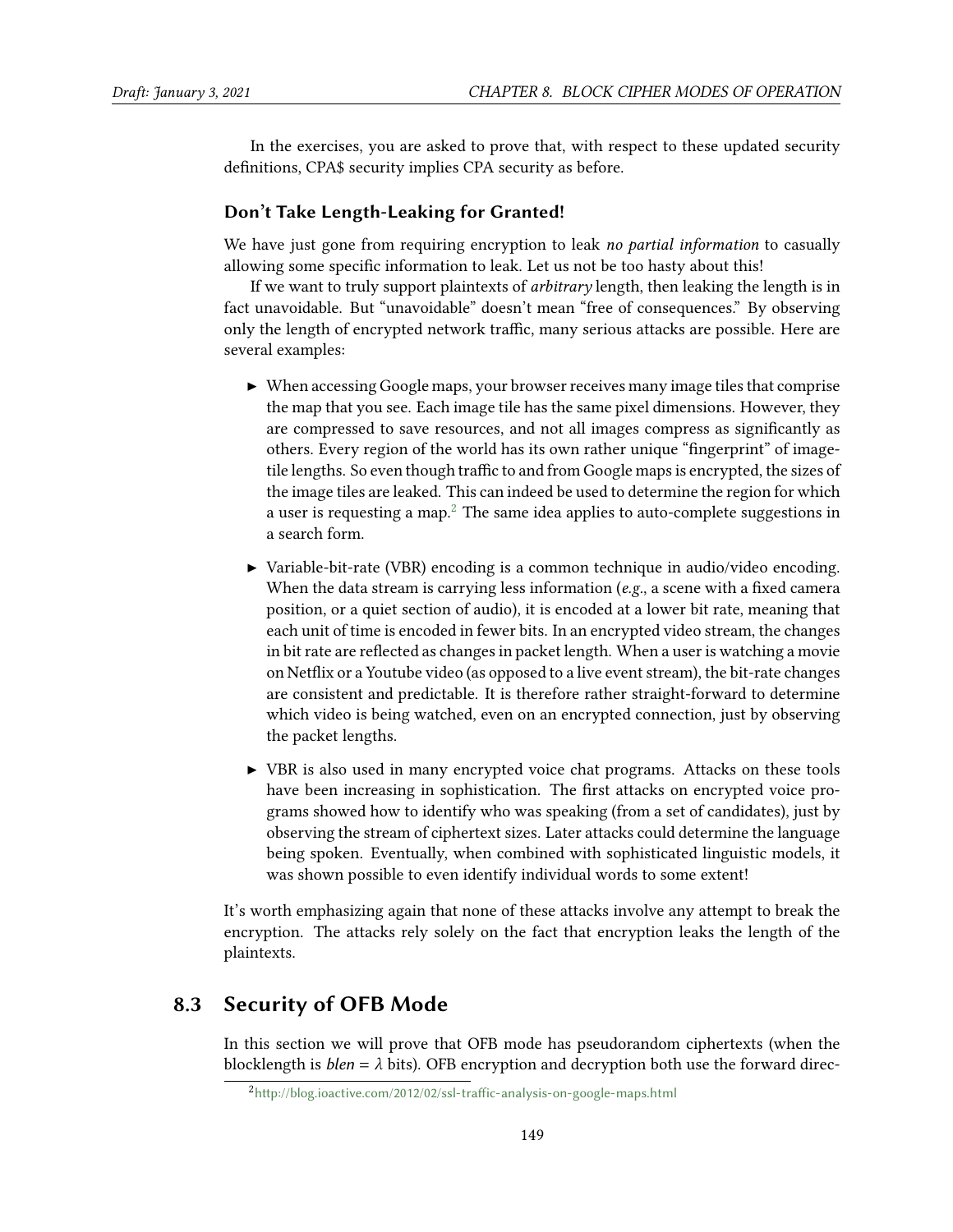tion of  $F$ , so OFB provides security even when  $F$  is not invertible. Therefore we will prove security assuming  $F$  is simply a PRF.

- Claim 8.5 OFB mode [\(Construction 8.4\)](#page-2-0) has CPA\$ security, if its underlying block cipher F is a secure PRF with parameters in = out =  $\lambda$ .
	- Proof The general structure of the proof is very similar to the proof used for the PRF-based encryption scheme in the previous chapter [\(Construction 7.4\)](#page--1-0). This is no coincidence: if OFB mode is restricted to plaintexts of a single block, we obtain exactly [Construction 7.4!](#page--1-0)

The idea is that each ciphertext block (apart from the IV) is computed as  $c_i := r \oplus m_i$ .<br>the one-time nad rule, it suffices to show that the r values are independently neardo-By the one-time pad rule, it suffices to show that the  $r$  values are independently pseudorandom. Each  $r$  value is the result of a call to the PRF. These PRF outputs will be independently pseudorandom only if all of the inputs to the PRF are distinct. In OFB mode, we use the *output*  $r$  of a previous PRF call as *input* to the next, so it is highly unlikely that this PRF output  $r$  matches a past PRF-input value. To argue this more precisely, the proof includes hybrids in which  $r$  is chosen without replacement (before changing  $r$  back to uniform sampling).

The formal sequence of hybrid libraries is given below:

| $\mathcal{L}_{\text{coa$--real}}^{\text{OFB}}$ : | COFB<br>Cpa\$-real<br>$k \leftarrow \{0,1\}^{\lambda}$<br>CTXT $(m_1 \mid \mid \cdots \mid m_\ell)$ :<br>$r \leftarrow \{0,1\}^{\lambda}$<br>$c_0 \coloneqq r$<br>for $i = 1$ to $\ell$ :<br>$r := F(k,r)$<br>$c_i := r \oplus m_i$<br>return $c_0    c_1    \cdots    c_\ell$ |                                                                                                                                                                                       | The starting point is $\mathcal{L}_{\text{cpa$-real}}^{\text{OFB}}$ , shown<br>here with the details of OFB filled in. |
|--------------------------------------------------|--------------------------------------------------------------------------------------------------------------------------------------------------------------------------------------------------------------------------------------------------------------------------------|---------------------------------------------------------------------------------------------------------------------------------------------------------------------------------------|------------------------------------------------------------------------------------------------------------------------|
|                                                  | CTXT $(m_1 \mid \mid \cdots \mid m_\ell)$ :<br>$r \leftarrow \{0,1\}^{\lambda}$<br>$c_0 := r$<br>for $i = 1$ to $\ell$ :<br>$r \coloneqq \text{LOOKUP}(r)$<br>$c_i := r \oplus m_i$<br>return $c_0    c_1    \cdots    c_\ell$                                                 | $\begin{array}{c}\mathcal{L}^F_{{\rm prf}\text{-}{\rm real}}\\ k\leftarrow \left\{ \begin{matrix} 0,1 \end{matrix} \right\} ^\lambda\end{array}$<br>$LOOKUP(r)$ :<br>return $F(k, r)$ | The statements pertaining to the PRF<br>F have been factored out in terms of<br>$\mathcal{L}_{\text{prf-real}}^{F}$ .  |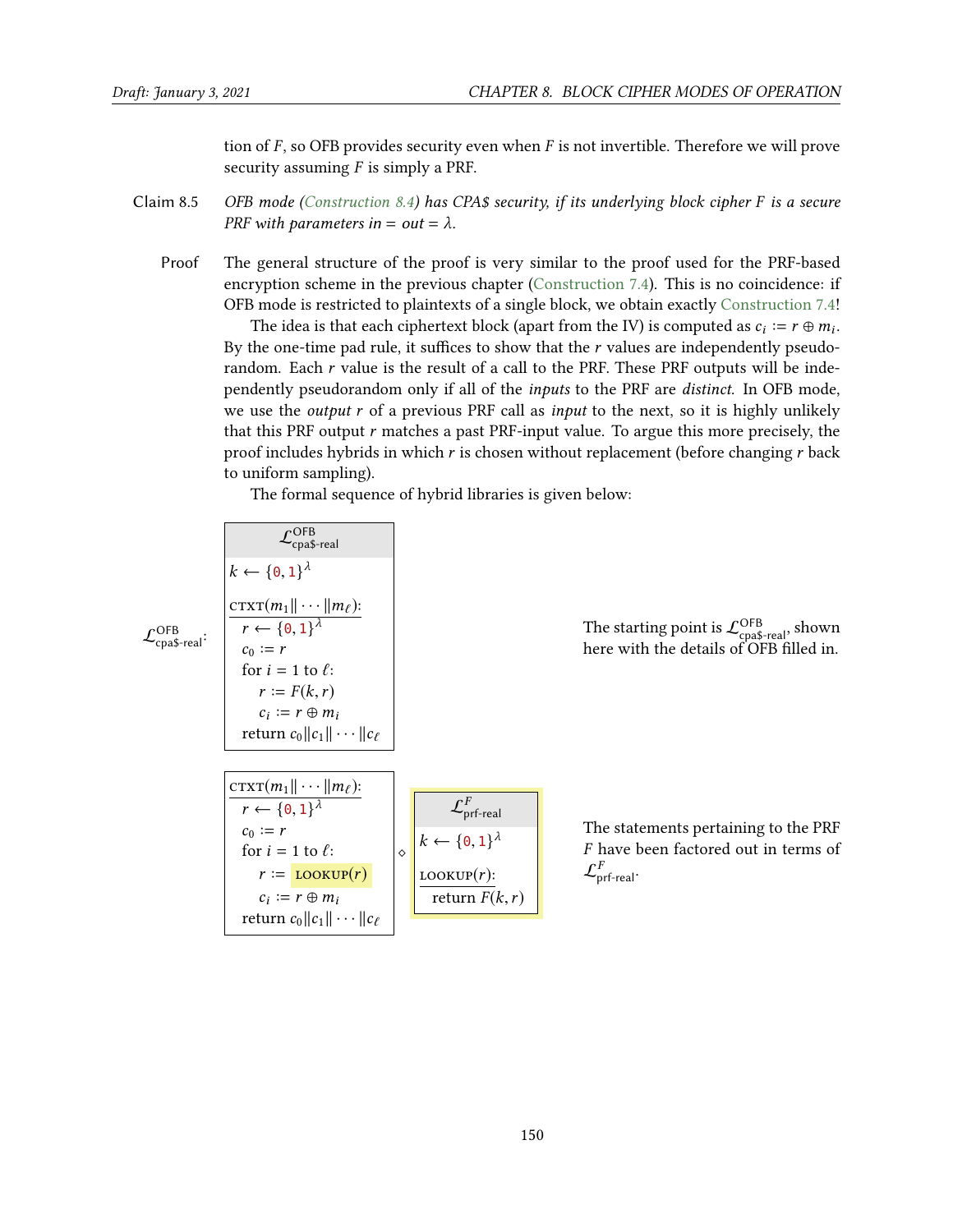| CTXT $(m_1 \ \cdots \  m_\ell)$ :                     |   | $\mathcal{L}_{\text{prf-rand}}^{F}$    |                                                                                                   |
|-------------------------------------------------------|---|----------------------------------------|---------------------------------------------------------------------------------------------------|
| $r \leftarrow \{0,1\}^{\lambda}$<br>$c_0 \coloneqq r$ |   | $T := \text{empty}$                    | $\mathcal{L}_{\text{prf-real}}^F$ has been replaced by                                            |
| for $i = 1$ to $\ell$ :<br>$r := \text{LOOKUP}(r)$    | ♦ | LOOKUP $(x)$ :<br>if $T[x]$ undefined: | $\mathcal{L}_{\text{prf-rand}}^F$ . By the PRF security of F,<br>the change is indistinguishable. |
| $c_i := r \oplus m_i$                                 |   | $T[x] \leftarrow \{0,1\}^{\lambda}$    |                                                                                                   |
| return $c_0    c_1    \cdots    c_\ell$               |   | return $T[x]$                          |                                                                                                   |

Next, all of the statements that involve sampling values for the variable  $r$  are factored out in terms of the  $\mathcal{L}_{\text{sample}}$  library from [Lemma 4.11:](#page--1-1)



 $\mathcal{L}_{\text{sample}}$  is then replaced by  $\mathcal{L}_{\text{sample}}$ . By [Lemma 4.11,](#page--1-1) this change is indistinguishable:

| CTXT $(m_1 \ \cdots \  m_\ell)$ :                                |   |                                       |   | $\mathcal{L}_{\text{sampleR}}$                                      |
|------------------------------------------------------------------|---|---------------------------------------|---|---------------------------------------------------------------------|
| $r \coloneqq$ SAMP()                                             |   | $T \coloneqq \text{empty}$            |   | $R \coloneqq \emptyset$                                             |
| $c_0 := r$<br>for $i = 1$ to $\ell$ :                            | ♦ | $LOOKUP(x)$ :<br>if $T[x]$ undefined: | ♦ | $SAMP$ :                                                            |
| $r := \text{LOOKUP}(r)$                                          |   | $T[x] \coloneqq$ SAMP()               |   | $r \leftarrow \{0,1\}^{\lambda} \setminus R$<br>$R := R \cup \{r\}$ |
| $c_i := r \oplus m_i$<br>return $c_0    c_1    \cdots    c_\ell$ |   | return $T[x]$                         |   | return r                                                            |

Arguments to lookup are never repeated in this hybrid, so the middle library can be significantly simplified:

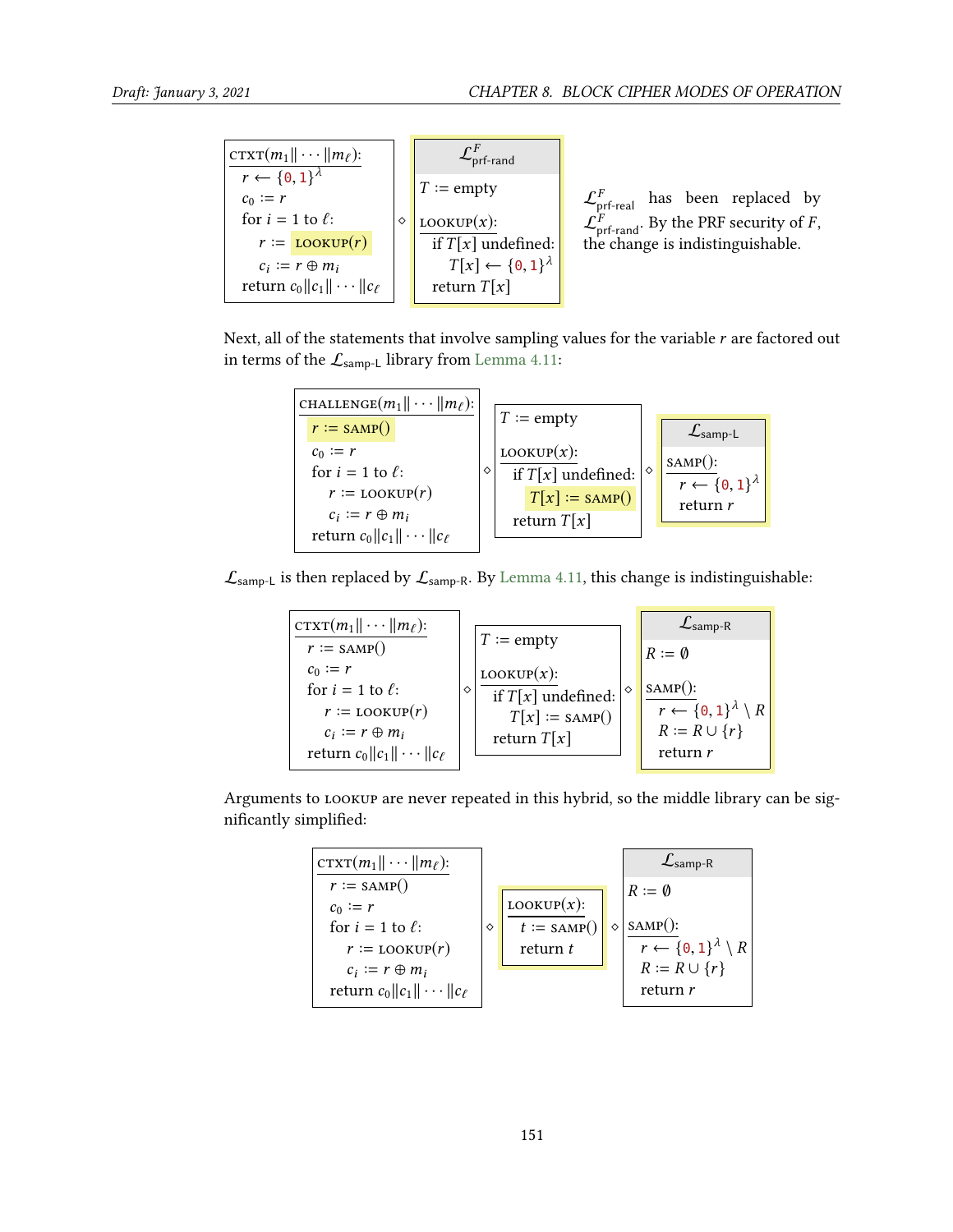| CTXT $(m_1\ \cdots\ m_\ell)$ :          |                                |                                  |
|-----------------------------------------|--------------------------------|----------------------------------|
| $r := \text{SAMP}()$                    |                                | $\mathcal{L}_{\text{sample-L}}$  |
| $c_0 := r$                              | LOOKUP $(x)$ :                 | $SAMP$ ):                        |
| for $i = 1$ to $\ell$ :                 | $t \coloneqq$ SAMP()<br>♦<br>◇ |                                  |
| $r \coloneqq \text{LOOKUP}(r)$          | return t                       | $r \leftarrow \{0,1\}^{\lambda}$ |
| $c_i \coloneq r \oplus m_i$             |                                | return r                         |
| return $c_0    c_1    \cdots    c_\ell$ |                                |                                  |

Next,  $\mathcal{L}_{\text{sampleR}}$  is replaced by  $\mathcal{L}_{\text{sampleL}}$ . By [Lemma 4.11,](#page--1-1) this change is indistinguishable:

Subroutine calls to lookup and samp are inlined:

$$
\begin{array}{|l|}\n\hline\n\text{CTXT}(m_1 \|\cdots \| m_\ell):\n\hline\n\begin{aligned}\nr &\leftarrow \{0, 1\}^\lambda \\
c_0 &:= r \\
\text{for } i = 1 \text{ to } \ell:\n\end{aligned} \\
\hline\n\begin{aligned}\nr &\leftarrow \{0, 1\}^\lambda \\
c_i &:= r \oplus m_i \\
\text{return } c_0 \|c_1\| \cdots \|c_\ell\n\end{aligned}\n\end{array}
$$

Finally, the one-time pad rule is applied within the for-loop (omitting some common steps). Note that in the previous hybrid, each value of  $r$  is used only once as a one-time pad. The  $i = 0$  case has also been absorbed into the for-loop. The result is  $\mathcal{L}_{\text{cpa$-rand}}^{\text{OFB}}$ , since OFB encrypts plaintexts of  $\ell$  blocks into  $\ell + 1$  blocks.

| $\mathcal{L}_{\text{cpa$-rand}}^{\text{OFB}}$                 |  |  |  |  |  |
|---------------------------------------------------------------|--|--|--|--|--|
| CTXT $(m_1\ \cdots\ m_\ell)$ :                                |  |  |  |  |  |
| for $i = 0$ to $\ell$ :<br>$c_i \leftarrow \{0,1\}^{\lambda}$ |  |  |  |  |  |
|                                                               |  |  |  |  |  |
| return $c_0    c_1    \cdots    c_\ell$                       |  |  |  |  |  |

The sequence of hybrids shows that  $\mathcal{L}_{\text{coa$-real}}^{\text{OFB}} \; \approx \; \mathcal{L}_{\text{coa$-rand}}^{\text{OFB}}$ , and so OFB mode has pseudorandom ciphertexts.

We proved the claim assuming  $F$  is a PRF only, since OFB mode does not require  $F$  to be invertible. Since we assume a PRF with parameters  $in = out = \lambda$ , the PRP switching lemma [\(Lemma 6.7\)](#page--1-2) shows that OFB is secure also when *F* is a PRP with blocklength *n* =  $λ$ .

## 8.4 Padding & Ciphertext Stealing

So far we have assumed that all plaintexts are exact multiples of the blocklength. But data in the real world is not always so accommodating. How are block ciphers used in practice with data that has arbitrary length?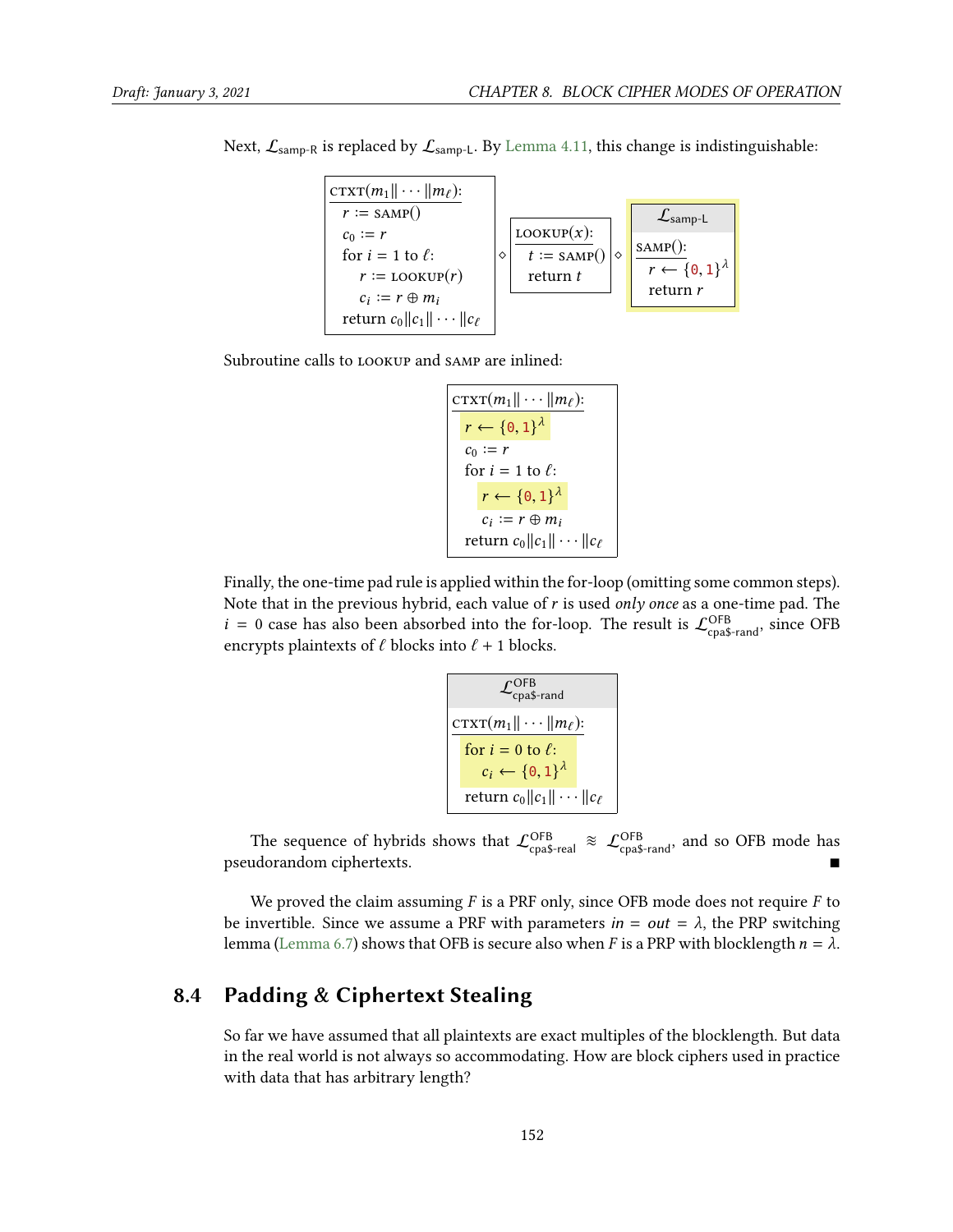#### Padding

Padding just refers to any approach to encode arbitrary-length data into data that is a multiple of the blocklength. The only requirement is that this encoding is reversible. More formally, a padding scheme should consist of two algorithms:

- $\triangleright$  pad: takes as input a string of any length, and outputs a string whose length is a multiple of the blocklength
- ightharpoonupand: the inverse of pad. We require that unpad(pad(x)) = x for all strings x.

The idea is that the sender can encrypt  $pad(x)$ , which is guaranteed to be a multiple of the blocklength; the receiver can decrypt and run unpad on the result to obtain  $x$ .

In the real world, data almost always comes in bytes and not bits, so that will be our assumption here. In this section we will write bytes in hex, for example 8f . Typical blocklengths are 128 bits (16 bytes) or 256 bits (32 bytes).

Here are a few common approaches for padding:

Null padding: The simplest padding approach is to just fill the final block with null bytes ( 00 ). The problem with this approach is that it is not always reversible. For example, pad( <sup>31</sup> <sup>41</sup> <sup>59</sup> ) and pad( <sup>31</sup> <sup>41</sup> <sup>59</sup> <sup>00</sup> ) will give the same result. It is not possible to distinguish between a null byte that was added for padding and one that was intentionally the last byte of the data.

ANSI X.923 standard: Data is padded with null bytes, except for the last byte of padding which indicates how many padding bytes there are. In essence, the last byte of the padded message tells the receiver how many bytes to remove to recover the original message.

Note that in this padding scheme (and indeed in all of them), if the original unpadded data is *already* a multiple of the block length, then **an entire extra block of padding** must be added. This is necessary because it is possible for the original data to end with some bytes that look like valid padding (e.g.,  $00\,00\,03$ ), and we do not want these bytes to be removed erroneously.

Example Below are some examples of valid and invalid X.923 padding (using 16-byte blocks):

01 34 11 d9 81 88 05 57 1d 73 c3 **00 00 00 00 05** ⇒ valid 95 51 05 4a d6 5a a3 44 af b3 85 00 00 **00 00 03** ⇒ valid 71 da 77 5a 5e 77 eb a8 73 c5 50 b5 81 d5 96 **01** ⇒ valid 5b 1c 01 41 5d 53 86 4e e4 94 13 e8 7a 89 c4 **71** ⇒ invalid d4 0d d8 7b 53 24 c6 d1 af 5f d6 f6 **00 c0 00 04** ⇒ invalid

**PKCS#7 standard:** If b bytes of padding are needed, then the data is padded not with null bytes but with  $\bar{b}$  bytes. Again, the last byte of the padded message tells the receiver how many bytes to remove.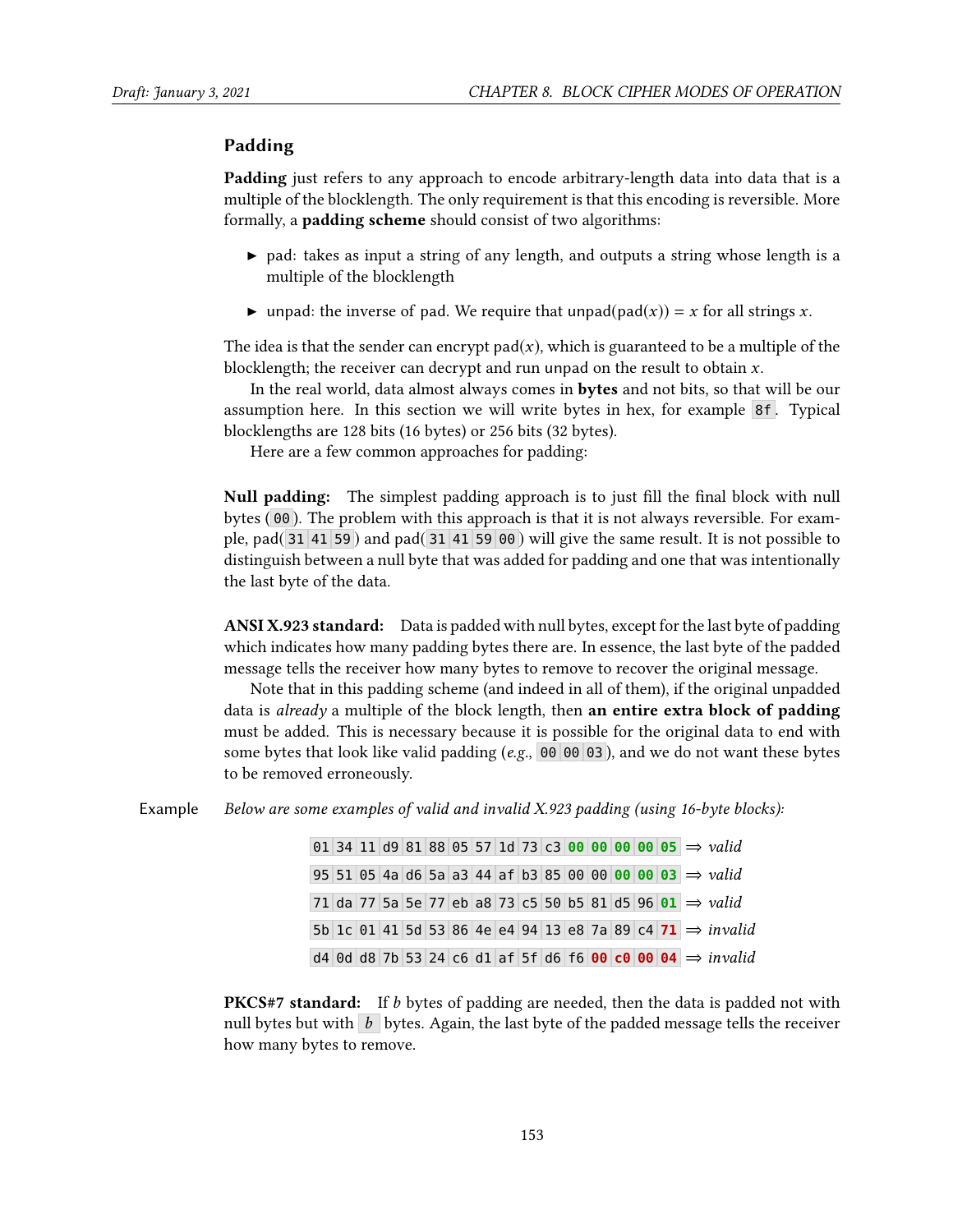Example Below are some examples of valid and invalid PKCS#7 padding (using 16-byte blocks):

|  |  |  |  |  |  |  |  | 01 34 11 d9 81 88 05 57 1d 73 c3 05 05 05 05 05 $\Rightarrow$ valid   |
|--|--|--|--|--|--|--|--|-----------------------------------------------------------------------|
|  |  |  |  |  |  |  |  | 95 51 05 4a d6 5a a3 44 af b3 85 03 03 03 03 03 $\Rightarrow$ valid   |
|  |  |  |  |  |  |  |  | 71 da 77 5a 5e 77 eb a8 73 c5 50 b5 81 d5 96 01 ⇒ valid               |
|  |  |  |  |  |  |  |  | 5b 1c 01 41 5d 53 86 4e e4 94 13 e8 7a 89 c4 71 $\Rightarrow$ invalid |
|  |  |  |  |  |  |  |  | d4 0d d8 7b 53 24 c6 d1 af 5f d6 f6 04 c0 04 04 $\Rightarrow$ invalid |

ISO/IEC 7816-4 standard: The data is padded with a 80 byte followed by null bytes. To remove the padding, remove all trailing null bytes and ensure that the last byte is 80 (and then remove it too).

The significance of 80 is clearer when you write it in binary as 10000000. So another way to describe this padding scheme is: append a 1 bit, and then pad with 0 bits until reaching the blocklength. To remove the padding, remove all trailing  $\theta$  bits as well as the rightmost 1 bit. Hence, this approach generalizes easily to padding data that is not a multiple of a byte.

Example Below are some examples of valid and invalid ISO/IEC 7816-4 padding (using 16-byte blocks):

|  |  |  |  |  |  |  |  | 01 34 11 d9 81 88 05 57 1d 73 c3 80 00 00 00 00 $\Rightarrow$ valid   |
|--|--|--|--|--|--|--|--|-----------------------------------------------------------------------|
|  |  |  |  |  |  |  |  | 95 51 05 4a d6 5a a3 44 af b3 85 03 03 80 00 00 $\Rightarrow$ valid   |
|  |  |  |  |  |  |  |  | 71 da 77 5a 5e 77 eb a8 73 c5 50 b5 81 d5 96 80 $\Rightarrow$ valid   |
|  |  |  |  |  |  |  |  | 5b 1c 01 41 5d 53 86 4e e4 94 13 e8 7a 89 c4 71 ⇒ invalid             |
|  |  |  |  |  |  |  |  | d4 0d d8 7b 53 24 c6 d1 af 5f d6 f6 c4 00 00 00 $\Rightarrow$ invalid |

The choice of padding scheme is not terribly important, and any of these is generally fine. Just remember that padding schemes are not a security feature! Padding is a public method for encoding data, and it does not involve any secret keys. The only purpose of padding is to enable functionality — using block cipher modes like CBC with data that is not a multiple of the block length.

Furthermore, as we will see in the next chapter, padding is associated with certain attacks against improper use of encryption. Even though this is not really the fault of the padding (rather, it is the fault of using the wrong flavor of encryption), it is such a common pitfall that it is always worth considering in a discussion about padding.

#### Ciphertext Stealing

Another approach with a provocative name is ciphertext stealing (CTS, if you are not yet tired of three-leter acronyms), which results in ciphertexts that are not a multiple of the blocklength. The main idea behind ciphertext stealing is to use a standard block-cipher mode that only supports full blocks ( $e.g.,$  CBC mode), and then simply throw away some bits of the ciphertext, in such a way that decryption is still possible. If the last plaintext blocks is j bits short of being a full block, it is generally possible to throw away j bits of the ciphertext. In this way, a plaintext of *n* bits will be encrypted to a ciphertext of  $blen+n$ bits, where blen is the length of the extra IV block.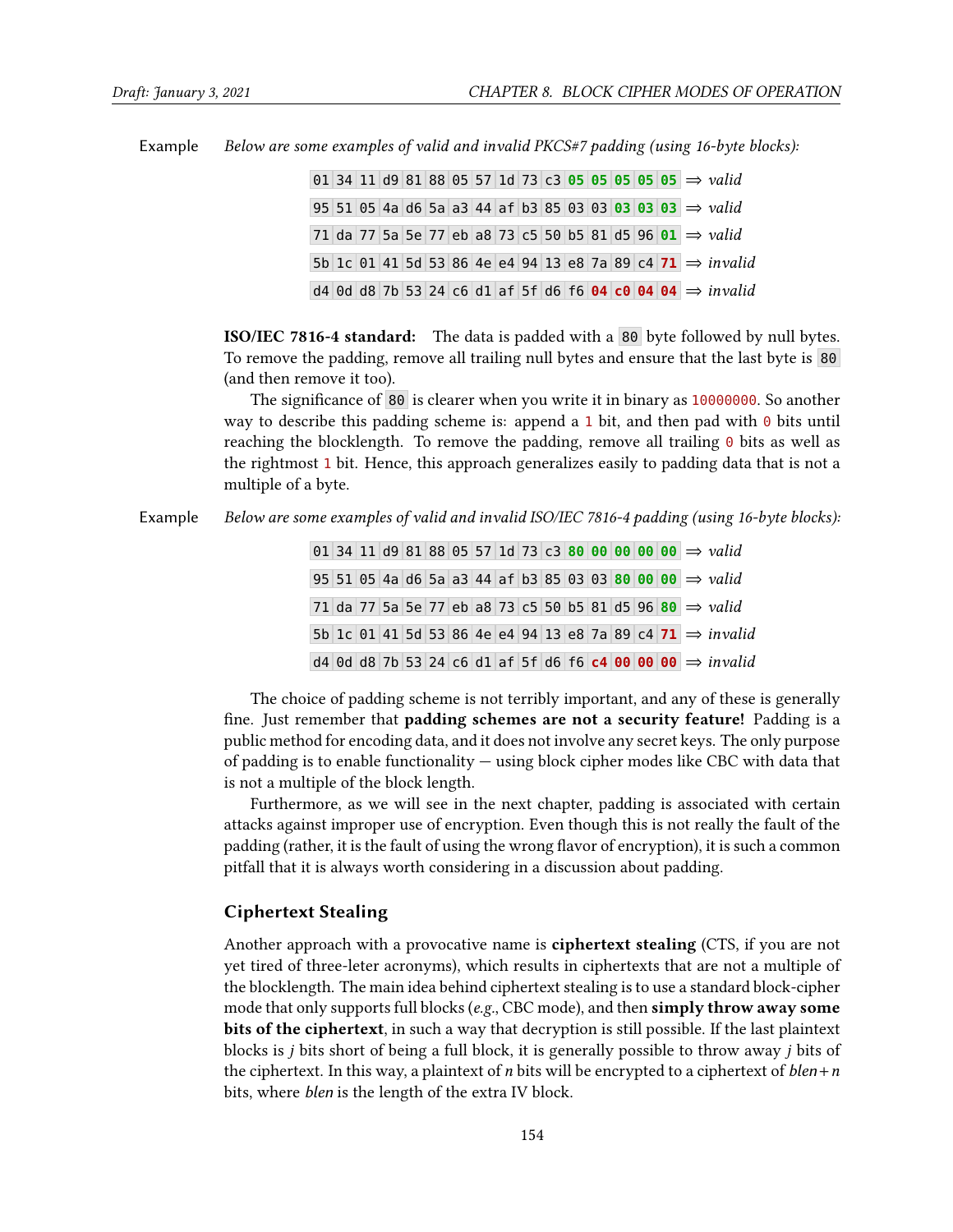As an example, let's see ciphertext stealing as applied to CBC mode. Suppose the blocklength is blen and the last plaintext block  $m_\ell$  is j bits short of being a full block. We start by extending  $m_\ell$  with j zeroes (i.e., null-padding the plaintext) and performing CBC encryption as usual.

Now our goal is to identify j bits of the CBC ciphertext that can be thrown away while still making decryption possible. In this case, the appropriate bits to throw away are the **last j bits of**  $c_{\ell-1}$  (the next-to-last block of the CBC ciphertext). The reason is illustrated in the figure below:



Suppose the receiver obtains this CBC ciphertext but the last j bits of  $c_{\ell-1}$  have been deleted. How can he/she decrypt? The important idea is that those missing j bits were redundant, because there is another way to compute them.

In CBC encryption, the last value given as input into the block cipher is  $c_{\ell-1} \oplus m_{\ell}$ . Let us give this value a name  $x^* := c_{\ell-1} \oplus m_{\ell}$ . Since the last j bits of  $m_{\ell}$  are 0's,<sup>[3](#page-11-0)</sup> the last j bits of  $x^*$  are the last i bits of  $c_{\ell}$ ,  $\ldots$  the missing bits. Even though these bits are missing from of x<sup>\*</sup> are the last *j* bits of  $c_{\ell-1}$  — the missing bits. Even though these bits are missing from<br> $c_{\ell}$  + the receiver has a different way of computing them as  $x^* := F^{-1}(k, c_2)$  $c_{\ell-1}$ , the receiver has a different way of computing them as  $x^* := F^{-1}(k, c_{\ell})$ .<br>Putting it all together, the receiver does the following: First, it observe

Putting it all together, the receiver does the following: First, it observes that the ciphertext is *j* bits short of a full block. It computes  $F^{-1}(k, c_\ell)$  and takes the last *j* bits of this value to be the missing bits from  $c_0$ . With the missing bits recovered, the receiver does value to be the missing bits from  $c_{\ell-1}$ . With the missing bits recovered, the receiver does CBC decryption as usual. The result is a plaintext consisting of  $\ell$  full blocks, but we know that the last *j* bits of that plaintext are  $\theta$  padding that the receiver can remove.

It is convenient in an implementation for the boundaries between blocks to be in predictable places. For that reason, it is slightly awkward to remove j bits from the middle of the ciphertext during encryption (or add them during decryption), as we have done here. So in practice, the last two blocks of the ciphertext are often interchanged. In the example above, the resulting ciphertext (after ciphertext stealing) would be:

<span id="page-11-0"></span> $c_0 || c_1 || c_2 \cdots c_{\ell-3} || c_{\ell-2} || c_{\ell} || c'_{\ell-1},$  where  $c'_{\ell-1}$  is the first *blen* – *j* bits of  $c_{\ell-1}.$ 

 $3$ The receiver knows this fact, because the ciphertext is j bits short of a full block. The length of the (shortened) ciphertext is a signal about how many 0-bits of padding were used during encryption.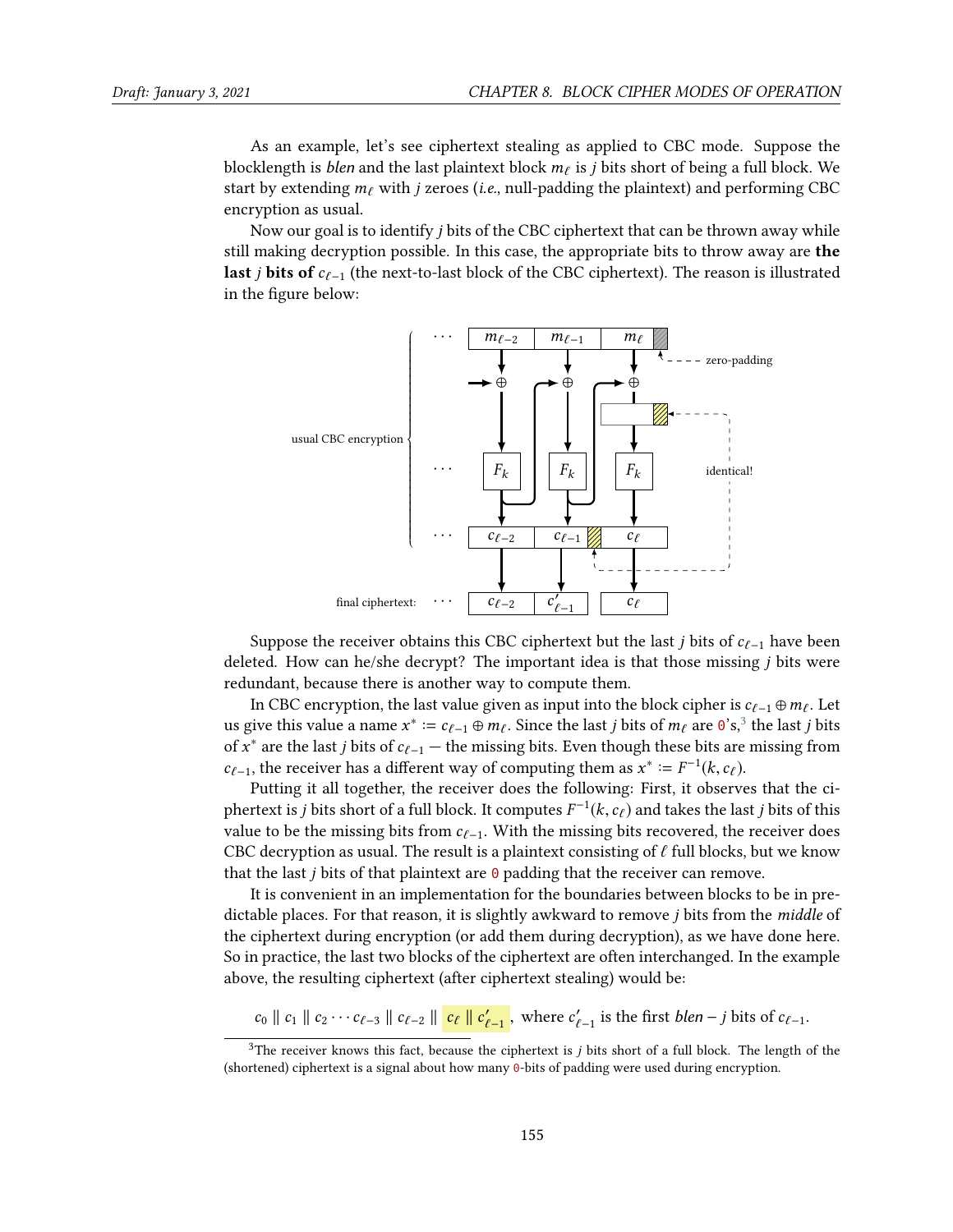That way, all ciphertext blocks except the last one are the full blen bits long, and the boundaries between blocks appear consistently every blen bits. This "optimization" does add some signicant edge cases to any implementation. One must also decide what to do when the plaintext is already an exact multiple of the blocklength  $-$  should the final two ciphertext blocks be swapped even in this case? Below we present an implementation of ciphertext stealing (CTS) that does *not* swap the final two blocks in this case. This means that it collapses to plain CBC mode when the plaintext is an exact multiple of the block length.

| Construction 8.6<br>$(CBC-CTS)$ | $\textsf{Enc}(k, m_1 \  \cdots \  m_\ell)$ :<br>// each $m_i$ is blen bits,<br>// except possibly $m_{\ell}$                                                                                                                                                                                                                  | $\text{Dec}(k, c_0    \cdots    c_{\ell})$ :<br>// each $c_i$ is blen bits,<br>// except possibly $c_{\ell}$                                                                                                                                                                                                             |
|---------------------------------|-------------------------------------------------------------------------------------------------------------------------------------------------------------------------------------------------------------------------------------------------------------------------------------------------------------------------------|--------------------------------------------------------------------------------------------------------------------------------------------------------------------------------------------------------------------------------------------------------------------------------------------------------------------------|
|                                 | $i := blen -  m_{\ell} $<br>$m_{\ell} := m_{\ell}    \mathbf{0}^j$<br>$c_0 \leftarrow \{0, 1\}^{blen}$<br>for $i = 1$ to $\ell$ :<br>$c_i \coloneqq F(k, m_i \oplus c_{i-1})$<br>if $j \neq 0$ :<br>remove final <i>j</i> bits of $c_{\ell-1}$<br>swap $c_{\ell-1}$ and $c_{\ell}$<br>return $c_0    c_1    \cdots    c_\ell$ | $i := blen -  c_{\ell} $<br>if $i \neq 0$ :<br>swap $c_{\ell-1}$ and $c_{\ell}$<br>$x \coloneqq$ last j bits of $F^{-1}(k, c_\ell)$<br>$c_{\ell-1} := c_{\ell-1}   x$<br>for $i = 1$ to $\ell$ :<br>$m_i := F^{-1}(k, c_i) \oplus c_{i-1}$<br>remove final <i>j</i> bits of $m_\ell$<br>return $m_1    \cdots    m_\ell$ |

The marked lines correspond to plain CBC mode.

#### Exercises

- 8.1. Prove that a block cipher in ECB mode does not provide CPA security. Describe a distinguisher and compute its advantage.
- 8.2. Describe OFB decryption mode.
- 8.3. Describe CTR decryption mode.
- 8.4. CBC mode:
	- (a) In CBC-mode encryption, if a single bit of the plaintext is changed, which ciphertext blocks are affected (assume the same IV is used)?
	- (b) In CBC-mode decryption, if a single bit of the ciphertext is changed, which plaintext blocks are affected?
- 8.5. Prove that CPA\$ security for variable-length plaintexts implies CPA security for variablelength plaintexts. Where in the proof do you use the fact that  $|m_L| = |m_R|$ ?
- 8.6. Suppose that instead of applying CBC mode to a block cipher, we apply it to one-time pad. In other words, we replace every occurrence of  $F(k, \star)$  with  $k \oplus \star$  in the code for CBC encryption. Show that the result does not have CPA security. Describe a distinguisher and compute its advantage.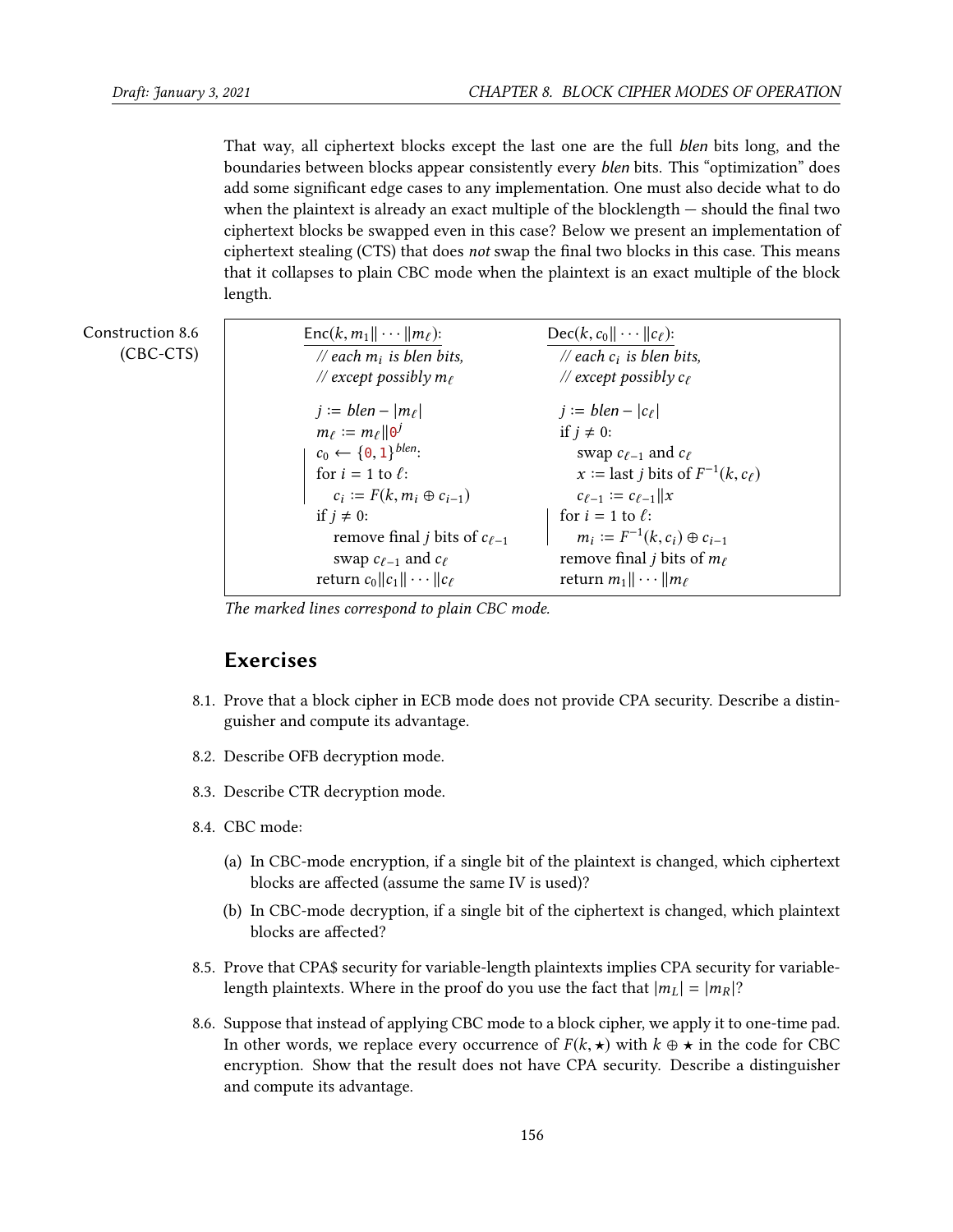- 8.7. Prove that there is an attacker that runs in time  $O(2^{\lambda/2})$  and that can break CPA security<br>of CBC mode encryption with constant probability of CBC mode encryption with constant probability.
- 8.8. Below are several block cipher modes for encryption, applied to a PRP F with blocklength  $blen = \lambda$ . For each of the modes:
	- $\triangleright$  Describe the corresponding decryption procedure.
	- $\triangleright$  Show that the mode does not have CPA-security. That means describe a distinguisher and compute its advantage.

|     | $\textsf{Enc}(k, m_1 \  \cdots \  m_\ell)$ : |     | $\textsf{Enc}(k, m_1 \  \cdots \  m_\ell)$ : |
|-----|----------------------------------------------|-----|----------------------------------------------|
|     | $r_0 \leftarrow \{0,1\}^{\lambda}$           |     | $c_0 \leftarrow \{0,1\}^{\lambda}$           |
|     | $c_0 := r_0$                                 | (c) | $m_0 := c_0$                                 |
| (a) | for $i = 1$ to $\ell$ :                      |     | for $i = 1$ to $\ell$ :                      |
|     | $r_i := F(k, m_i)$                           |     | $c_i \coloneqq F(k, m_i) \oplus m_{i-1}$     |
|     | $c_i := r_i \oplus r_{i-1}$                  |     | return $c_0    \cdots    c_\ell$             |
|     | return $c_0    \cdots    c_\ell$             |     |                                              |
|     |                                              |     | $\textsf{Enc}(k, m_1 \  \cdots \  m_\ell)$ : |
|     |                                              |     | $c_0 \leftarrow \{0,1\}^{\lambda}$           |
|     | $\textsf{Enc}(k, m_1 \  \cdots \  m_\ell)$ : |     | $r_0 := c_0$                                 |
|     | $c_0 \leftarrow \{0,1\}^{\lambda}$           | (d) | for $i = 1$ to $\ell$ :                      |
| (b) | for $i = 1$ to $\ell$ :                      |     | $r_i := r_{i-1} \oplus m_i$                  |
|     | $c_i \coloneqq F(k, m_i) \oplus c_{i-1}$     |     | $c_i := F(k, r_i)$                           |
|     | return $c_0 \ \cdots\  c_\ell$               |     | return $c_0    \cdots    c_\ell$             |

Mode (a) is similar to CBC, except the xor happens after, rather than before, the block cipher application. Mode (c) is essentially the same as CBC decryption.

- 8.9. Suppose you observe a CBC ciphertext and two of its blocks happen to be identical. What can you deduce about the plaintext? State some non-trivial property of the plaintext that doesn't depend on the encryption key.
- 8.10. The CPA\$-security proof for CBC encryption has a slight complication compared to the proof of OFB encryption. Recall that an important part of the proof is arguing that all inputs to the PRF are distinct.

In OFB, outputs of the PRF were fed directly into the PRF as inputs. The adversary had no influence over this process, so it wasn't so bad to argue that all PRF inputs were distinct (with probability negligibly close to 1).

By contrast, CBC mode takes an output block from the PRF, xor's it with a plaintext block (which is after all *chosen by the adversary*), and uses the result as input to the next PRF call. This means we have to be a little more careful when arguing that CBC mode gives distinct inputs to all PRF calls (with probability negligibly close to 1).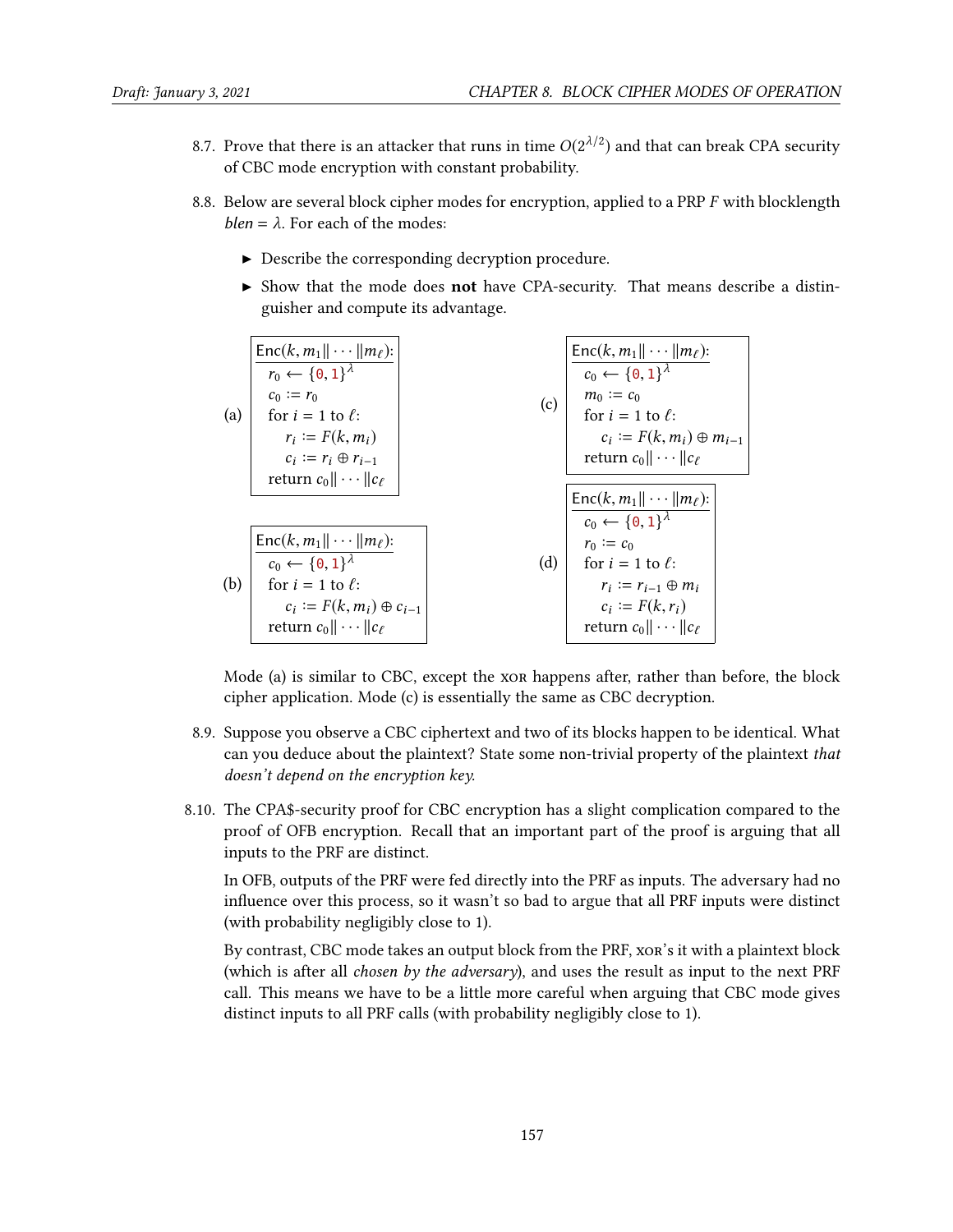Hint:

|                                                                                     | $\mathcal{L}_{\text{right}}$                                                                                                                             |
|-------------------------------------------------------------------------------------|----------------------------------------------------------------------------------------------------------------------------------------------------------|
| $\mathcal{L}_{\mathsf{left}}$                                                       | $R := \emptyset$                                                                                                                                         |
| SAMP $(m \in \{0, 1\}^{\lambda})$ :<br>$r \leftarrow \{0,1\}^{\lambda}$<br>return r | SAMP $(m \in \{0, 1\}^{\lambda})$ :<br>$r \leftarrow \{r' \in \{0,1\}^{\lambda} \mid r' \oplus m \notin R\}$<br>$R := R \cup \{r \oplus m\}$<br>return r |

(a) Prove that the following two libraries are indistinguishable:

 $\bigcap$  semma 4.12

#### (b) Using part (a), and the security of the underlying PRF, prove the CPA\$-security of CBC mode.

Hint: correspond to the next measure to the set of all inputs sent to the PRF. Let  $m$  roogenous to the  $\ln m$ plaintext block. Instead of sampling r (the output of the PRF) uniformly as in L<sub>left</sub>, we sample  $\tau$  so that  $\theta$  and  $\theta$  are  $\theta$  as a probal input before. This guarantees that the next PRF call will be on <sup>a</sup> "fresh" input. Note: Appreciate how important it is that the adversary chooses plaintext block  $m$ before "seeing" the output  $r$  from the PRF (which is included in the ciphertext).

#### $\star$  8.11. Prove that CTR mode achieves CPA\$ security.

Hint: Use [Lemma](#page--1-3) 4.12 to show that there is only negligible probability of chosing the IV so that the block cipher gets called on the same value twice.

- 8.12. Let *F* be a secure PRF with *out* = *in* =  $\lambda$  and let  $F^{(2)}$  denote the function  $F^{(2)}(k, r) = F(k_0 F(k_0 r))$  $F(k, F(k,r)).$ 
	- (a) Prove that  $F^{(2)}$  is also a secure PRF.
	- (b) What if *F* is a secure PRP with blocklength *blen*? Is  $F^{(2)}$  also a secure PRP?
- 8.13. This question refers to the nonce-based notion of CPA security.
	- (a) Show a definition for CPA\$ security that incorporates both the nonce-based syntax of [Section 7.1](#page--1-4) and the variable-length plaintexts of [Section 8.2.](#page-3-0)
	- (b) Show that CBC mode not secure as a nonce-based scheme (where the IV is used as a nonce).
	- (c) Show that CTR mode is not secure as a nonce-based scheme (where the IV is used as a nonce). Note that if we restrict (randomized) CTR mode to a single plaintext block, we get the CPA-secure scheme of [Construction 7.4,](#page--1-0) which is is secure as a nonce-based scheme. The attack must therefore use the fact that plaintexts can be longer than one block. (Does the attack in part (b) work with single-block plaintexts?)
- 8.14. One way to convert a randomized-IV-based construction into a nonce-based construction is called the synthetic IV approach.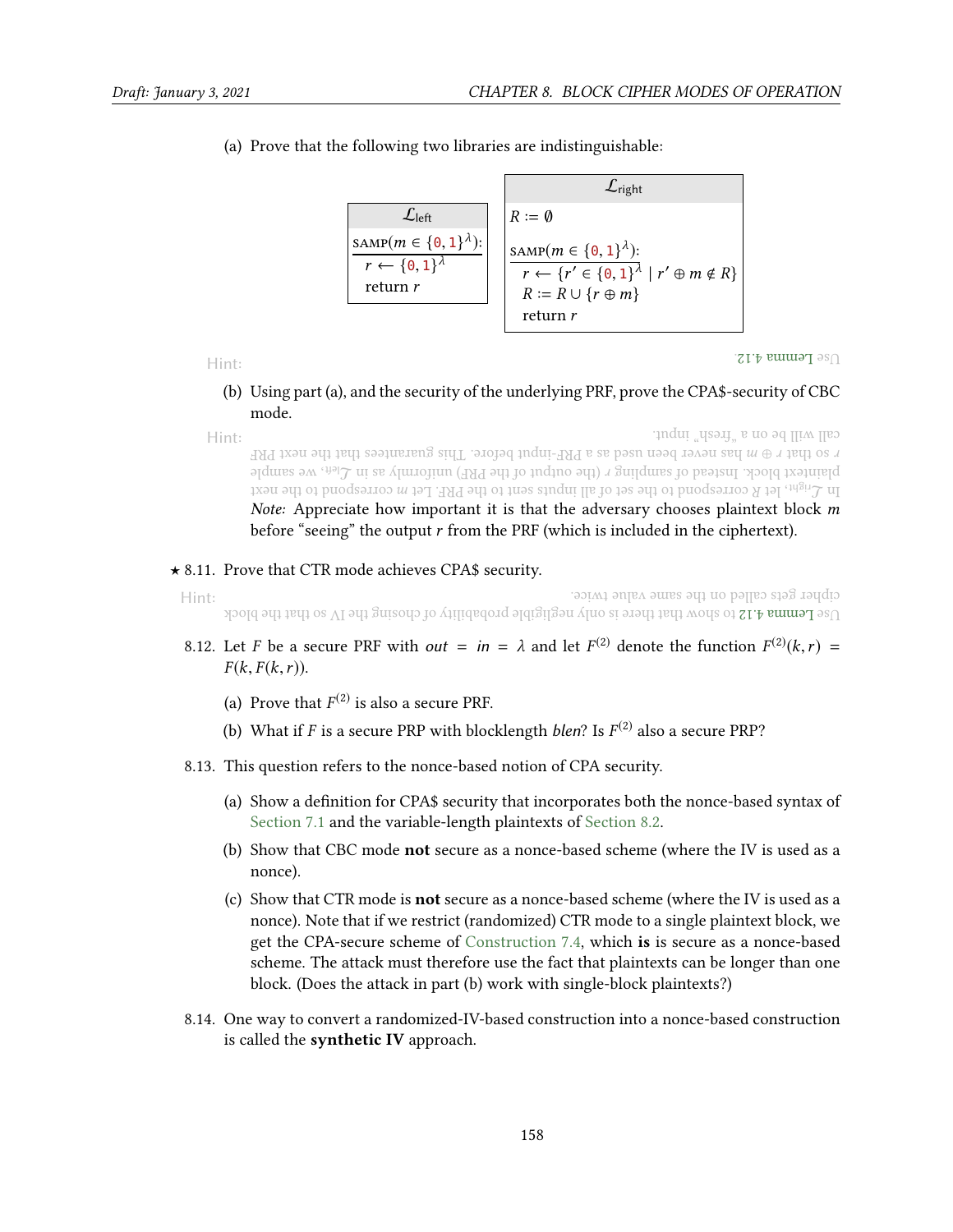(a) The synthetic-IV (SIV) approach applied to CBC mode is shown below. Prove that it is CPA/CPA\$ secure as a nonce-based scheme (refer to the security definitions from the previous problem):

SIV-CBC.Enc
$$
((k_1, k_2), v, m_1 || \cdots || m_\ell)
$$
:  
\n
$$
c_0 := F(k_1, v)
$$
\nfor  $i = 1$  to  $\ell$ :  
\n
$$
c_i := F(\frac{k_2}{k_1}, m_i \oplus c_{i-1})
$$
\nreturn  $c_0 ||c_1|| \cdots || c_\ell$ 

Instead of chosing a random IV  $c_0$ , it is generated deterministically from the nonce  $v$ <br>using the block cipher  $F$ . In your proof, you can use the fact that randomized CBC using the block cipher  $F$ . In your proof, you can use the fact that randomized CBC mode has CPA\$ security, and that  $F$  is also a secure PRF.

(b) It is important that the SIV construction uses two keys for different purposes. Suppose that we instead used the same key throughout:

| BadSIV-CBC.Enc $(k, v, m_1    \cdots    m_\ell)$ : |
|----------------------------------------------------|
| $c_0 := F(k, v)$                                   |
| for $i = 1$ to $\ell$ :                            |
| $c_i \coloneqq F(k, m_i \oplus c_{i-1})$           |
| return $c_0   c_1   \cdots   c_\ell$               |
|                                                    |

Show that the resulting scheme does not have CPA\$ security (in the nonce-based sense). Ignore the complication of padding, and only consider plaintexts that are a multiple of the blocklength. Describe a successful distinguisher and compute its advantage.

(c) For randomized encryption, it is necessary to include the IV in the ciphertext; otherwise the receiver cannot decrypt. In the nonce-based setting we assume that the receiver knows the correct nonce  $(e.g., from some out-of-band communication)$ . With that in mind, we could modify the scheme from part (b) to remove  $c_0$ , since the receiver could reconstruct it anyway from v.

Show that even with this modification, the scheme still fails to be CPA-secure under the nonce-based definition.

8.15. Implementers are sometimes cautious about IVs in block cipher modes and may attempt to "protect" them. One idea for protecting an IV is to prevent it from directly appearing in the ciphertext. The modified CBC encryption below sends the IV through the block cipher before including it in the ciphertext:

$$
\frac{\text{Enc}(k, m_1 \| \cdots \| m_{\ell}) :}{c_0 \leftarrow \{0, 1\}^{blen}}
$$
\n
$$
\frac{c'_0 := F(k, c_0)}{\text{for } i = 1 \text{ to } \ell :}
$$
\n
$$
c_i := F(k, m_i \oplus c_{i-1})
$$
\nreturn 
$$
\frac{c'_0 \|c_1\| \cdots \|c_{\ell}}{c_{\ell}}
$$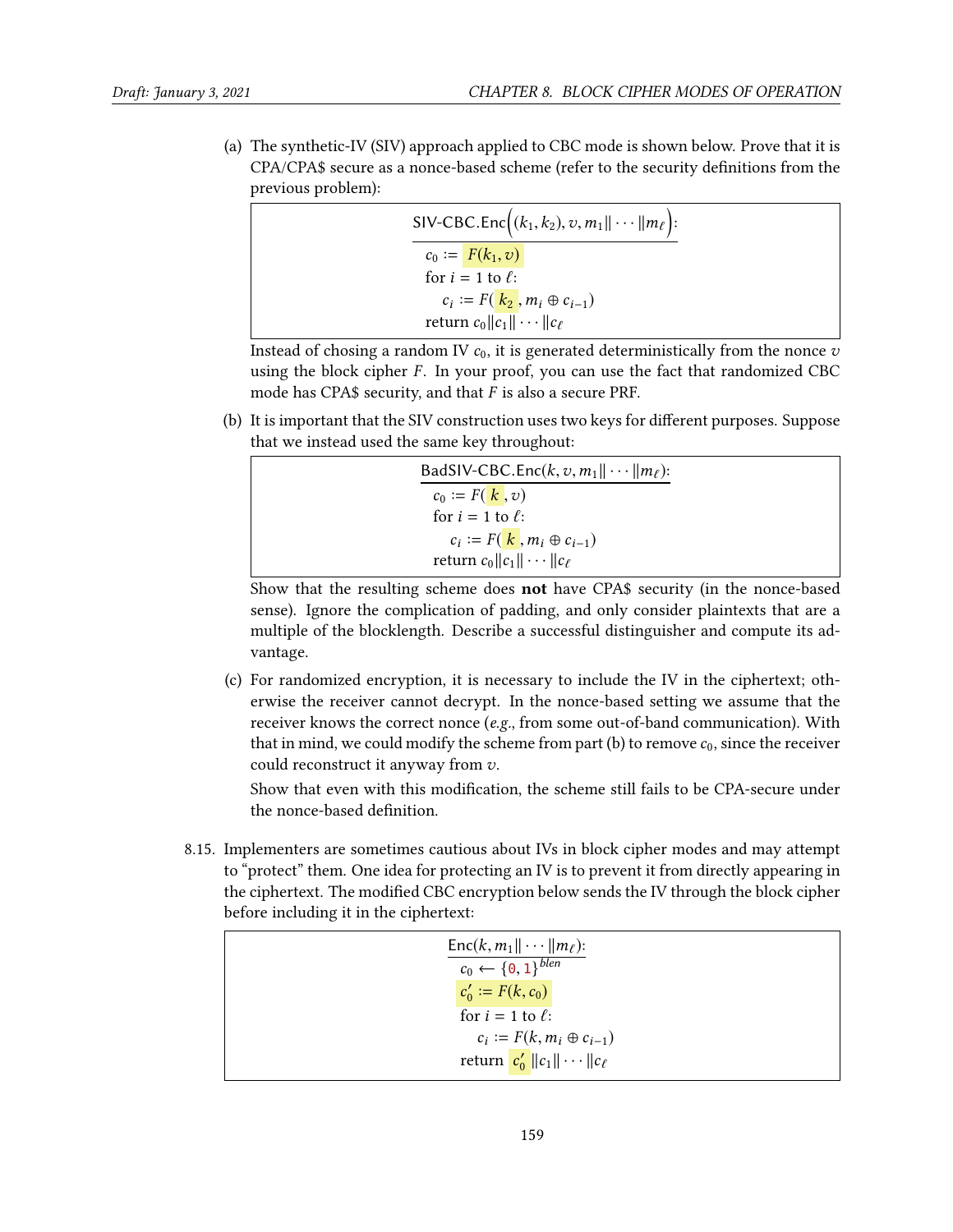This ciphertext can be decrypted by first computing  $c_0 := F^{-1}(k, c'_0)$  and then doing usual CBC decryption on  $c_0 \parallel$  will be CBC decryption on  $c_0 || \cdots || c_{\ell}$ .

Show that this new scheme is not CPA-secure (under the traditional definitions for randomized encryption).

- 8.16. Suppose a bad implementation leads to two ciphertexts being encrypted with the same IV, rather than a random IV each time.
	- (a) Characterize as thoroughly as you can what information is leaked about the plaintexts when CBC mode was used and an IV is repeated.
	- (b) Characterize as thoroughly as you can what information is leaked about the plaintexts when CTR mode was used and an IV is repeated.
- 8.17. Describe how to extend CTR and OFB modes to deal with plaintexts of arbitrary length (without using padding). Why is it so much simpler than CBC ciphertext stealing?
- 8.18. The following technique for ciphertext stealing in CBC was proposed in the 1980s and was even adopted into commercial products. Unfortunately, it's insecure.

Suppose the final plaintext block  $m_\ell$  is blen − j bits long. Rather than padding the final block with zeroes, it is padded with the last j bits of ciphertext block  $c_{\ell-1}$ . Then the padded block  $m_\ell$  is sent through the PRP to produce the final ciphertext block  $c_\ell$ . Since the final *j* bits of  $c_{\ell-1}$  are recoverable from  $c_{\ell}$ , they can be discarded.

If the final block of plaintext is already *blen* bits long, then standard CBC mode is used.



Show that the scheme does not satisfy CPA\$ security. Describe a distinguisher and compute its advantage.

Hint:

 $\beta$ its longs for several encryptions of plaintexts whose last block is player in playe.

- 8.19. Prove that  $any$  CPA-secure encryption remains CPA-secure when augmented by padding the input.
- <span id="page-16-0"></span>8.20. Prove that CBC with ciphertext stealing has CPA\$ security. You may use the fact that CBC mode has CPA\$ security when restricted to plaintexts whose length is an exact multiple of the blocklength (i.e., CBC mode without padding or ciphertext stealing).